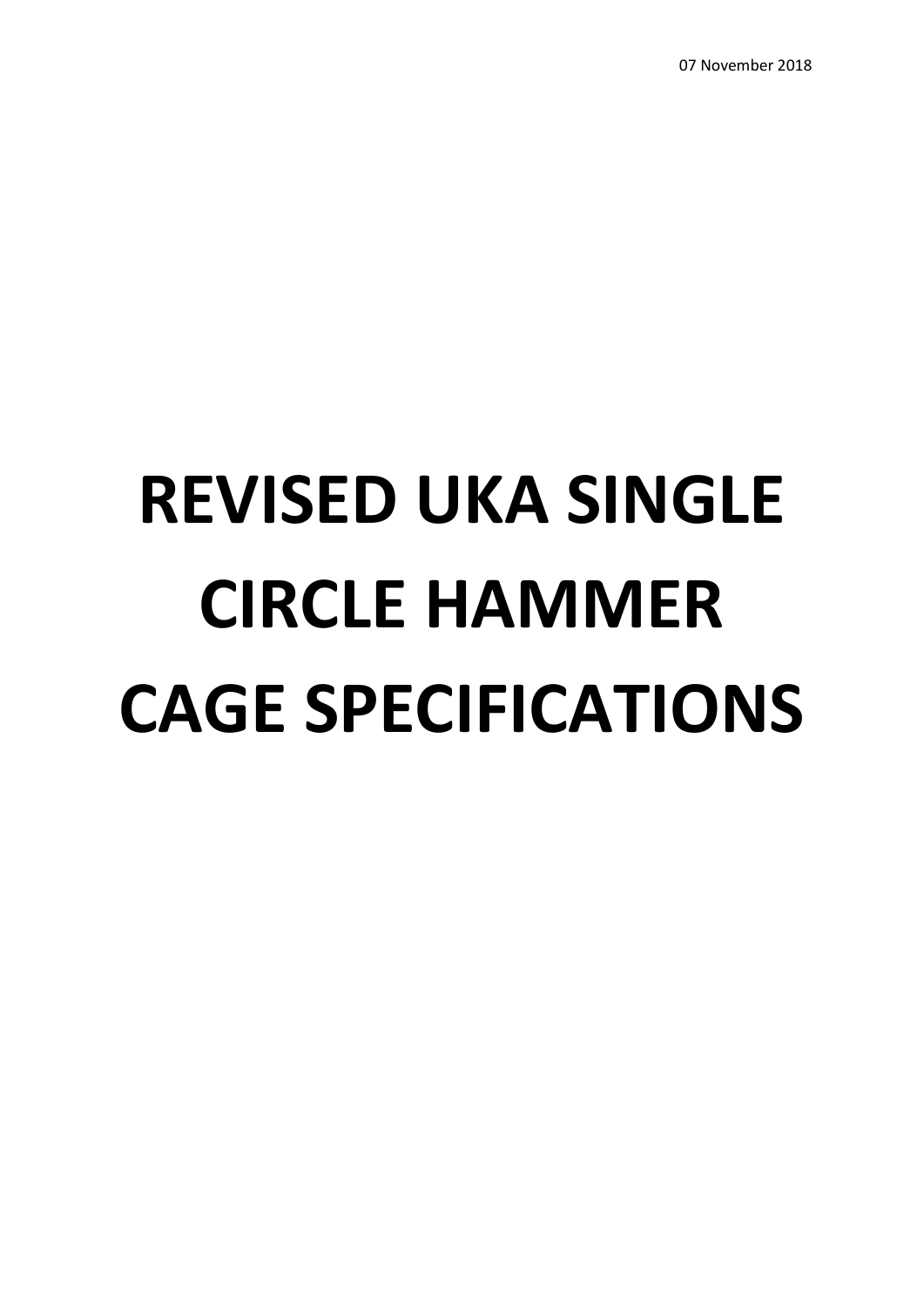

**ACTION:** All pre-2018 UKA specification single circle cages (hammer only and combined hammer & discus), must be modified to meet the intent of the IAAF specification resulting in:

- A hammer danger zone of no more than 56°
- A discus danger zone of no more than  $69^\circ$

# **Notes:**

- All new/replacement Hammer/Combined Hammer & Discus cage installations MUST be IAAF certified (i.e. Have an IAAF certification number that is valid at the time of installation).
- For pre-2018 UKA specification cages Figures 2.0 and 3.0 detail how single circle cages can be modified to meet the intent of the IAAF specification.
- Other innovative modifications may also be acceptable if they provide the same level of protection and result in a danger zone of no more than 56 $^{\circ}$  (Hammer) and no more than 69 $^{\circ}$ (Discus). Please contac[t UKA](mailto:Facilities@uka.org.uk?subject=UKA%20Cage%20Modification) to discuss prior to modification work commencing.
- All cage modifications/installations must be carried out by an approved member of SAPCAs Track & Field division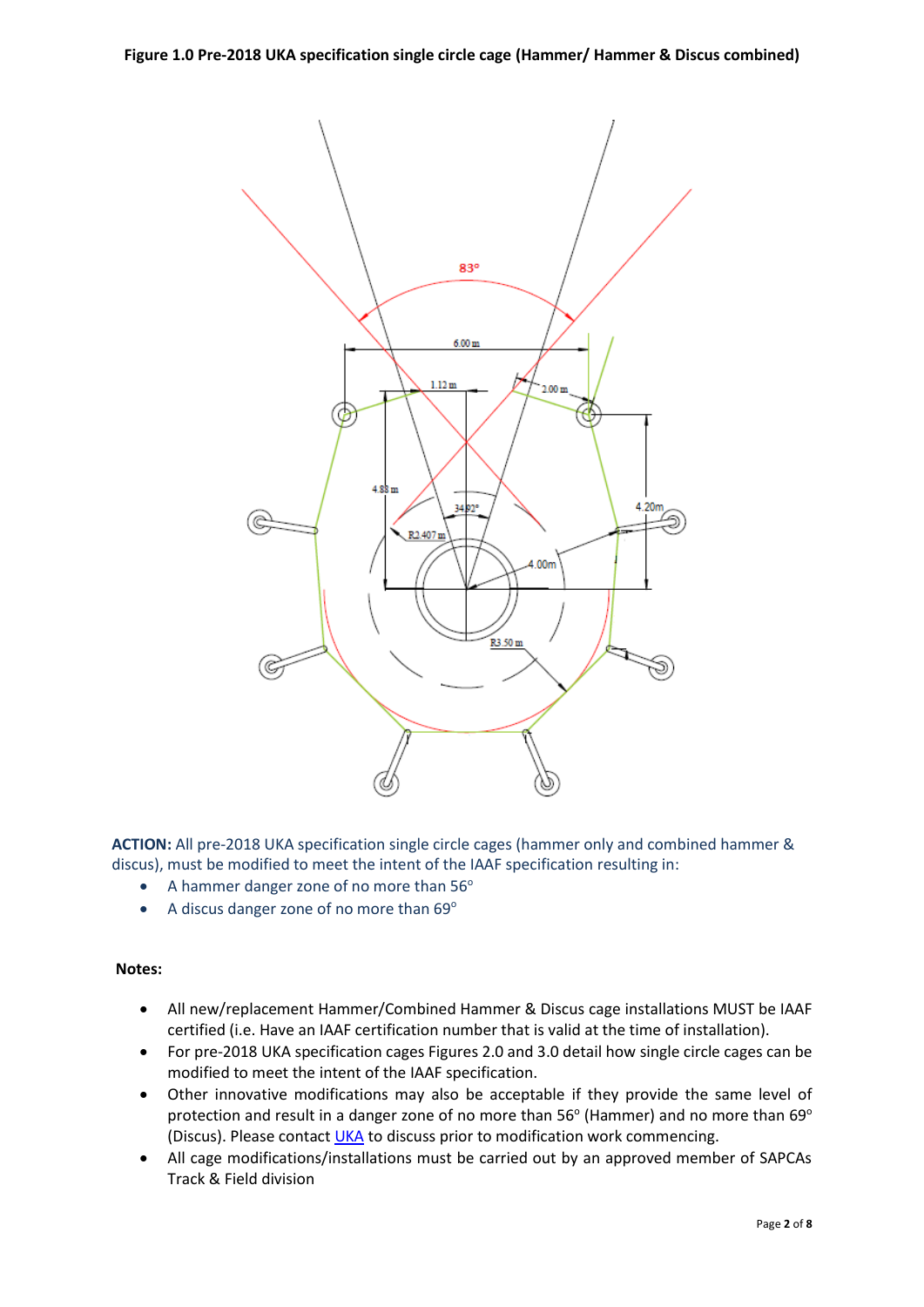

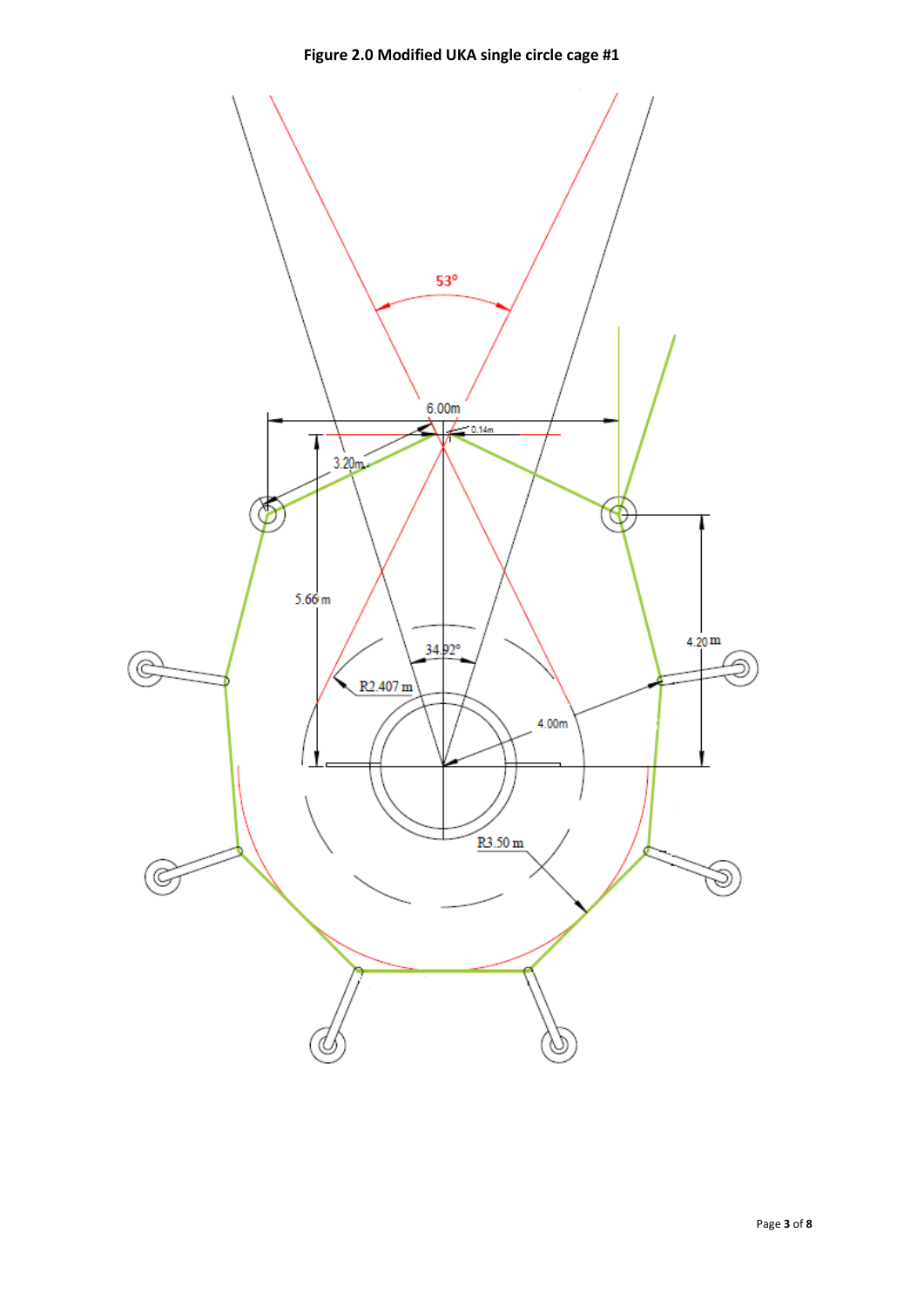# **How?**

- Modification of the cage by increasing the gate width size from 2.0m to 3.20m (+1.20m) or by using additional suspended netting.
- Move the gate/curtain fixing position to a point nearer to the centreline: From 1.12m to 0.14m (NB. In the closed position the gate should be at right angles to the theoretical hammer trajectory line.)

*Note: All modifications/installations must be carried out by an approved member of SAPCAs Track & Field division*

# **Discus Throw notes**

• The centre of circle is only 4.20m from opening of the cage therefore both gates must be fixed in a "discus closed" position that is parallel to the sector **centreline**

# **Cage Height notes:**

- The minimum height of cage netting panels at their lowest point shall be 7.00m at the rear of the cage.
- Two movable gate panels shall be provided at the front of the cage, only one of which will be operative at a time. The minimum height of these panels shall be 9.00m at their lowest point.

# **Outcome**:

- Hammer cage "danger zone" reduced from 83 $^{\circ}$  to 53 $^{\circ}$
- $\bullet$  Discus cage "danger zone" reduced from 85 $^{\circ}$  to 69 $^{\circ}$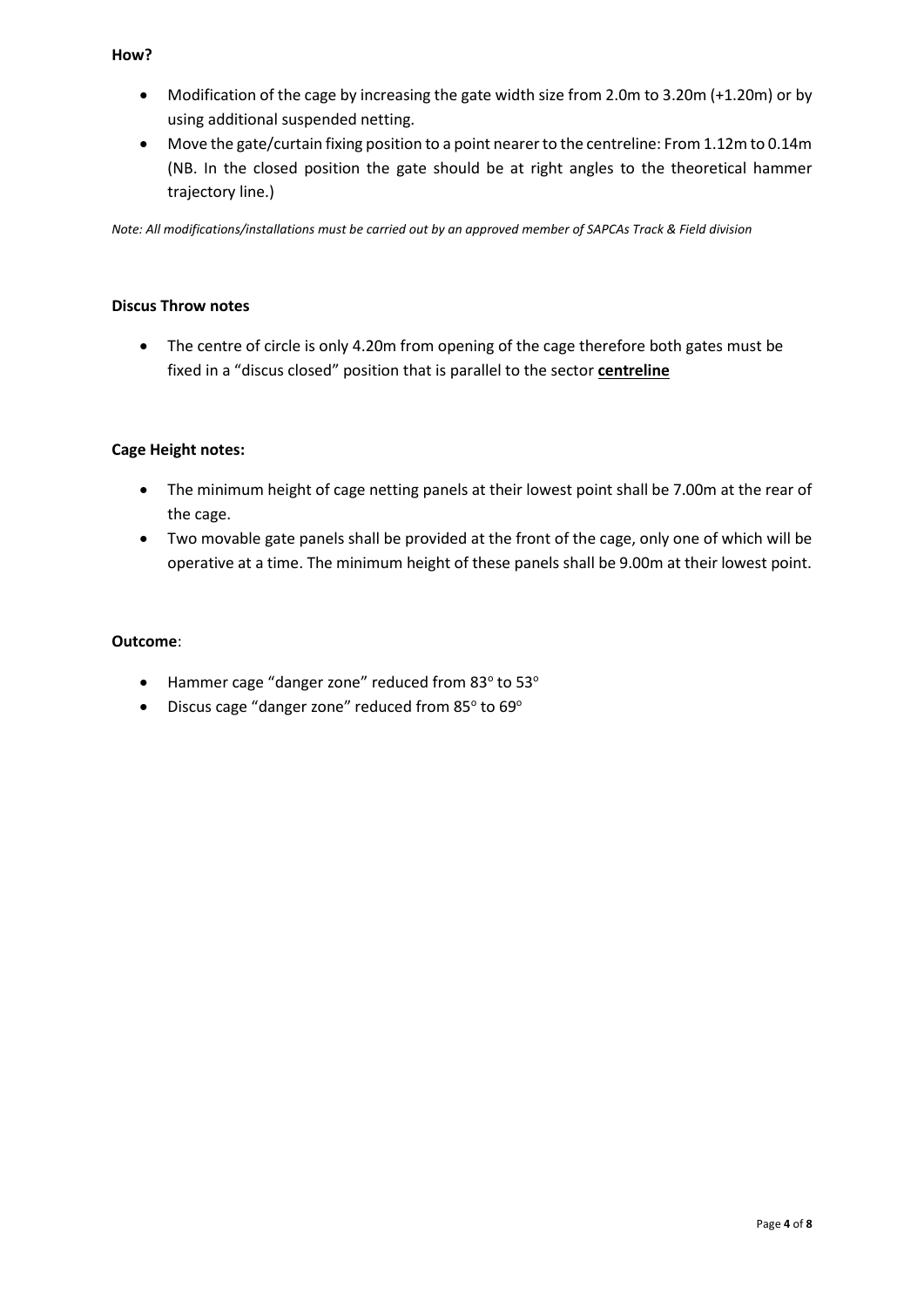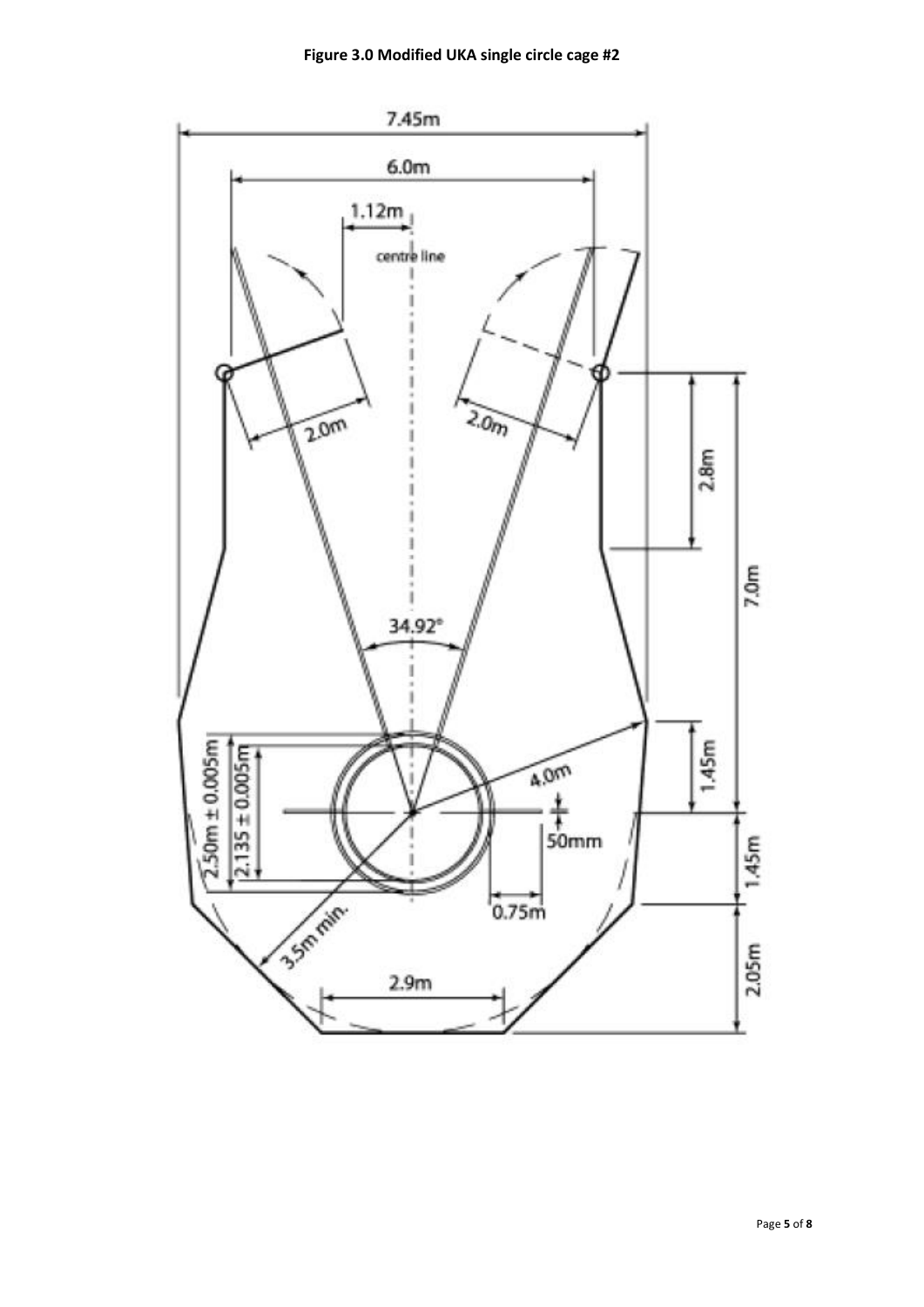# **How?**

- Modification of the cage by removing the existing 9.00m cage gates, adding 2x new 2.80m side panels and adding 2 x new 10.00m cage gates (gate width = 2.0m).
- Replace existing netting with new netting
- 4 x new gate fixing points drilled

*Note: All modifications/installations must be carried out by an approved member of SAPCAs Track & Field division*

# **Discus Throw notes**

• The centre of circle is 7.00m from the opening of the cage and both gates must be fixed in the standard "open" position (i.e. parallel to the sector line)

# **Cage Height notes:**

- The minimum height of cage netting panels at their lowest point shall be 7.00m at the rear of the cage.
- Two movable gate panels shall be provided at the front of the cage, only one of which will be operative at a time. The minimum height of these panels shall be 10.00m at their lowest point.

# **Outcome**:

- Hammer cage "danger zone" reduced from 83 $^{\circ}$  to 53 $^{\circ}$
- Discus cage "danger zone" reduced from  $85^\circ$  to  $69^\circ$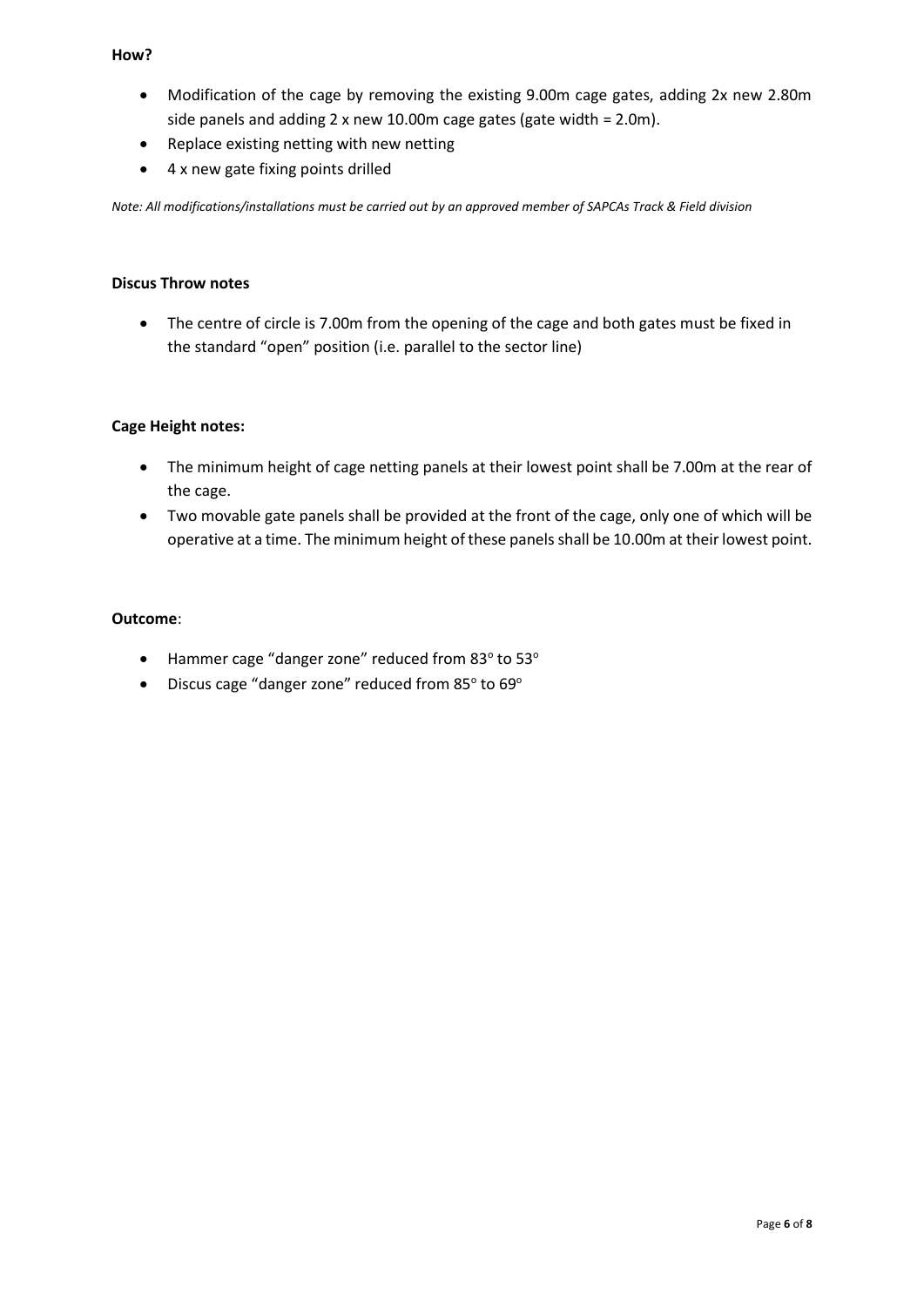